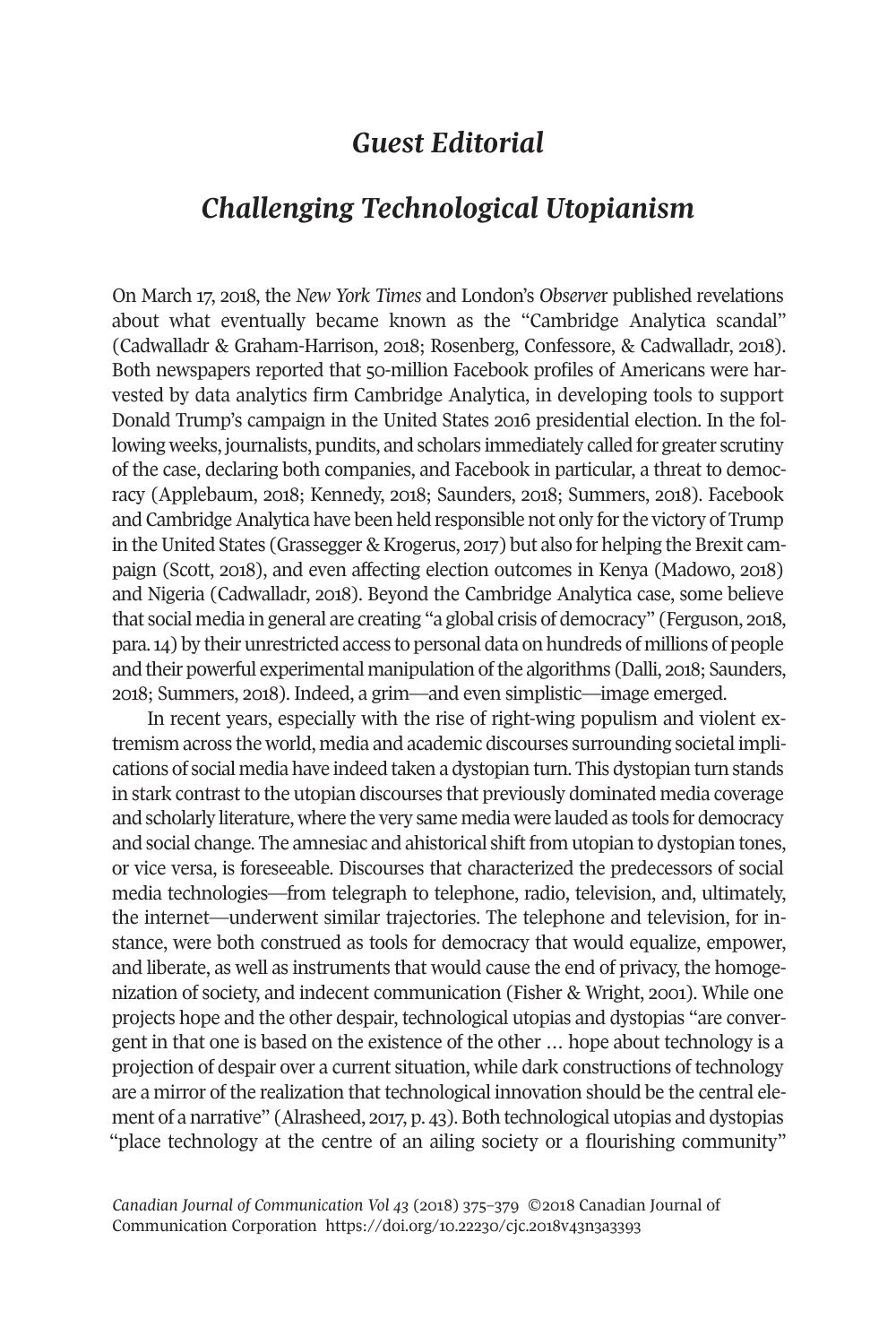(Alrasheed, 2017, p. 43). Scholarly analyses on communication and media technologies rarely reflect strong or extreme utopias or dystopias. And, undeniably, there are more subtle and nuanced works that reflect complexities. And yet, as pointed out by Christian Fuchs (2012), academic discourses of technology, especially in communication studies, are largely technologically deterministic, emphasizing either the positive or negative impacts and roles technologies have in society, prompting polarization between techno-optimists and techno-pessimists. At the heart of the techno-centric inquiry is the idea that technologies are autonomous agents that effect societal changes, neglecting the societal construction of these artefacts and the agency of their users.

This special issue comprises five articles, all of which challenge technological utopianism by neither prescribing dystopias nor postulating pessimistic views but, rather, by critically examining continued societal issues through technological lenses. These articles move beyond the headlines of Cambridge Analytica to interrogate topics that are similarly framed in narrow terms by legacy media. This issue also confronts the reductionist nature of technologically deterministic approaches without necessarily prescribing social determinism or suggesting that technologies are neutral. Instead, by centring human experiences and embracing the complexities of people's lives and realities, the issue reveals deeper societal problems of inequality and exclusion that are often obscured in techno-centric analyses.

Technologically deterministic approaches to technology are also characterized by a focus on impact, a term that suggests a strong act, a forcible contact with another object (Pannabecker, 1991). By using the term impact, technology is thus viewed as forcing certain changes in society. This view promotes a framework that emphasizes a causal relationship between technology and social change, with technology being a primary cause (Pannabecker, 1991). It also simplifies the complexity of the technology-society relationship, reducing it to a mechanistic relation. Rather than pinpointing their impacts in society, articles in this issue identify the limits and potentials of technologies as well as their affordances and constraints. By so doing, they reveal nuances, ambiguities, contradictions, and even paradoxes that might otherwise remain concealed.

Keywords for this special issue include animal rights, Canada, citizen journalism, computer science, crowdsourcing, driving, electronic culture (internet-based), embodiment, feminism, gender, framing, Indigenous rights, legacy media, memes, portability, Reddit, Saudi Arabia, seal hunts, social media, socio-technical, stereotypes, Sweet Brown, Syria, #sealfie, technological utopianism, technology, Twitter, and Women2Drive. The keywords associated with the five articles demonstrate the breadth of topics, and also exemplify cases from diverse geographical contexts, covering not only urban settings but also rural and remote areas, specific locations and regional or even global phenomena, and the range of ways in which people engage with social media technologies. The various contexts analyzed in this special issue are not presented as universal but they provide a necessary contrast to many North American and/or urban-centric works that often implicitly claim to be the general case. Cases covered in this special issue also highlight the lived experiences of different social groups, including under-represented ones such as low-income African Americans, the Indigenous communities, and Arab women.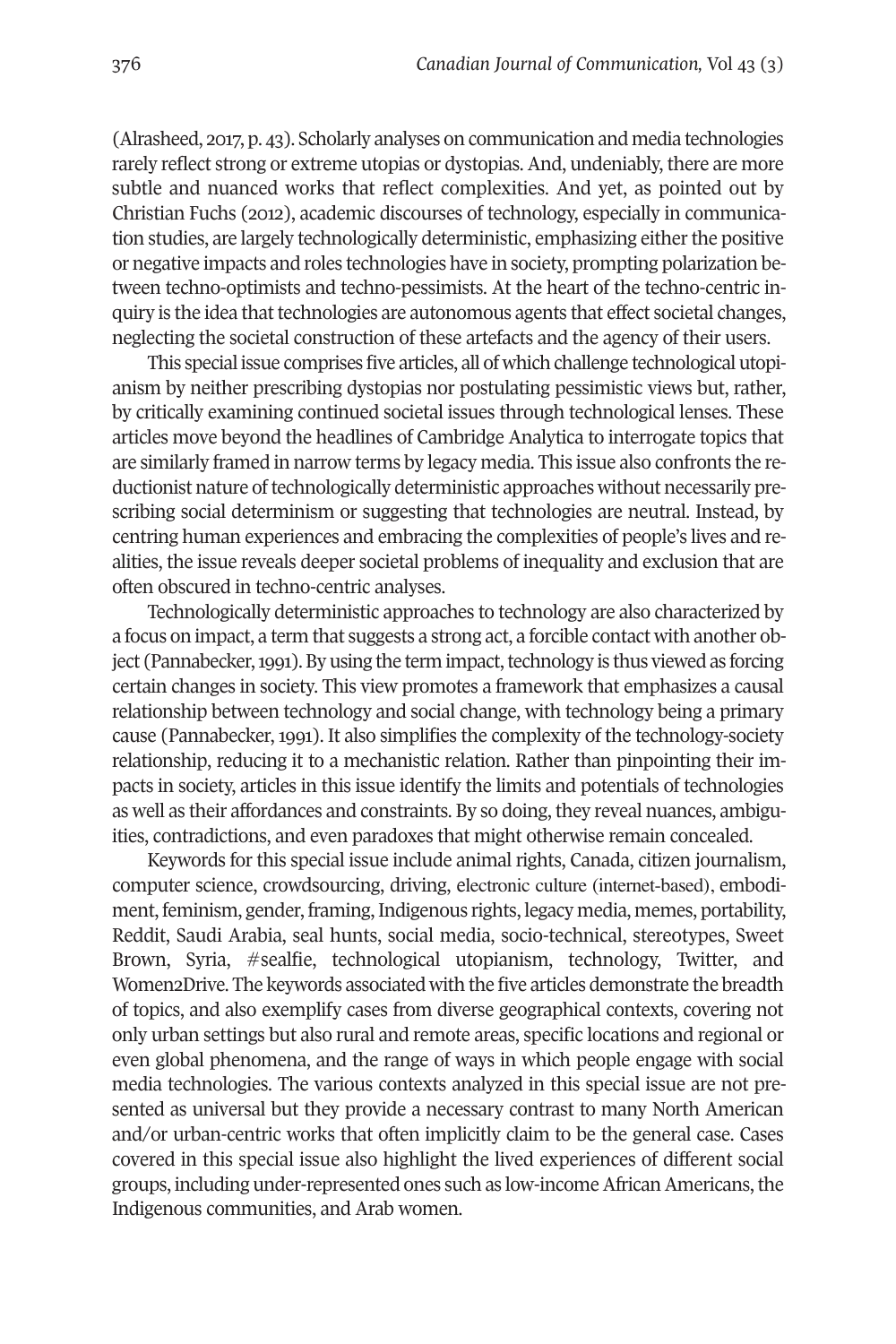#### **Editorial** 377

In the first article, " 'Ain't Nobody Got Time for That!': Framing and Stereotyping in Legacy and Social Media," **Kathy Dobson** and **Irena Knezevic** undertake a careful and thorough examination of the case of Sweet Brown, an African American woman who was made famous overnight after her media interview in 2012 about a local fire went viral. Dobson and Knezevic conduct a frame analysis of her portrayals in both legacy and social media, and their findings demonstrate that social media platforms both facilitate and encourage a reductionist approach to messaging. By exploring the case of Sweet Brown, they reveal that social media has functioned as a reductionist and essentialist echo chamber for marginalizing stereotypes prevalent in legacy media. This article further discloses that the so-called participatory nature of social media embodies both potential and limitation. On one hand, it provides an opening for a multitude of voices; on the other hand, it can also reinforce the construction of stereotypical and discriminatory images.

In "Too Crowded for Crowdsourced Journalism: Reddit, Portability, and Citizen Participation in the Syrian Crisis," **Scott S.D. Mitchell** and **Merlyna Lim** take the readers to r/SyrianCivilWar, an online community where users actively discuss, generate content, and deliberate around the Syrian crisis. r/SyrianCivilWar is a subreddit, or a sub-community of Reddit, a social networking platform that aggregates user-generated content. Utilizing platform and discourse analyses, Mitchell and Lim's critical examination reveals that r/SyrianCivilWar represents a vibrant community and a successfully crowdsourced journalism project. Yet, at the same time, the platform design and the stratified nature of the community also perpetuate elitism (of young, male, and educated middle class users), reinforce inequality, and obscure decision-making processes. The r/SyrianCivilWar case highlights the paradoxical relationship between alternative citizen journalism and the larger media ecosystem. While encouraging the production of user-generated content, Mitchell and Lim argue that the commodified landscape of media is "too crowded" for comprehensive and multifaceted crowdsourced journalism such as r/SyrianCivilWar.

In the third article, "Seal Hunts in Canada and on Twitter: Exploring the Tensions between Indigenous Rights and Animal Rights with #Sealfie," **Irena Knezevic**, **Julie Pasho**, and **Kathy Dobson** examine the #Sealfie case, where a Twitter discussion of seal hunting incited an online battle between Indigenous rights in Canada and animal rights movements. Analyzing tweets with a #sealfie hashtag generated between 2014 and 2017, they critically explore the tensions between the two rights movements that touch on issues of race, class, and geography. They reveal that Twitter provides a platform for discussing issues surrounding sealing in Canada, but fails to generate a climate of genuine debate and, instead, serves as an echo chamberfor stereotypes and discriminatory discourse. Further, they argue, Twitter-enabled discussions obscure the fundamental concerns with neoliberal policies and resource development that are at the heart of both movements' discontent.

**Rena Bivens** and**Anna Shah Hoque**, in their article "Programming Sex, Gender, and Sexuality: Infrastructural Failures in the 'Feminist' Dating App Bumble," explore Bumble, a self-declared "feminist dating" app that claims to encourage equality by ensuring that "the woman always makes the first move." Relying on a material-semiotic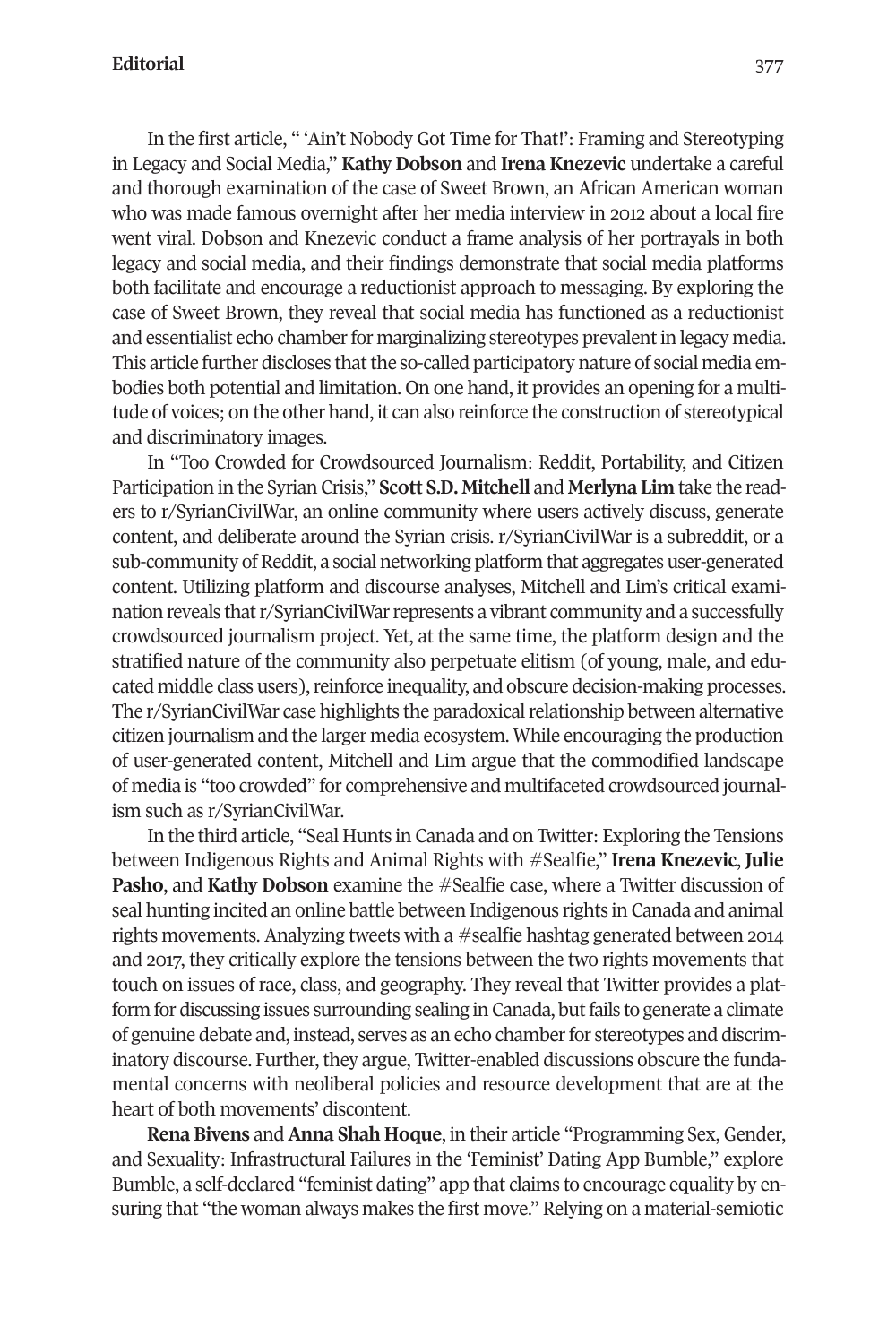analysis of Bumble's software and related online contents, this article examines how gender, sex, and sexuality are given meanings and programmed into the infrastructure ofthis app. Bivens and Hoque argue that by encoding control and safety under a framework of straight, White, and cisgender women, the epistemological underpinnings of Bumble's infrastructure centre gender as the solitary axis of oppression. Consequently, Bumble's infrastructure restricts the app's capacity to achieve its creator's stated social justice objectives.

The last article, "Unveiling Saudi Feminism(s): Historicization, Heterogeneity, and Corporeality in Women's Movements," by **Merlyna Lim** attempts to disrupt current Western techno-utopian discourses on women's movements in Saudi Arabia. Employing critical discourse and historical analyses as her chief methods, Lim argues that to produce a better and more comprehensive understanding of the women's movements in Saudi Arabia, one must abandon and even counter overly simplistic, Orientalist, and techno-utopian frameworks.In doing so, she proposes three interventions: historicizing the movements, recognizing the heterogeneity of the movements, and, ultimately, centring the corporeality—the women's bodies—of the movements.

All of the authors are affiliated with the communication program at Carleton University's School ofJournalism and Communication in Ottawa, as graduate students and faculty members. This special issue is in celebration of the 40th anniversary of the program and it offers notable insight to mark the occasion. Over the past four decades, media technologies have changed dramatically and continue to change at a faster and faster pace, but the study of media and communications has kept pace with this evolution, offering ever more complex analyses and interpretations of how we engage with those technologies.

All articles in this special issue break away from the preoccupation with the role and impact of technology, prone to overlooking socio-political contexts, neglecting history, and decentring human agency (Rodríguez, Ferron, & Shamas, 2014). They do so by decentring technology and, instead, paying attention to socio-political and historical contexts, and centring human experiences and agency. Collectively, they offer multiple epistemological insights into the multifaceted relationship between technology and society. Utilizing diverse methods of analysis and informed by theories and knowledge from varied perspectives—such as critical communication studies, humanities, feminist studies, and platform studies—they generate nuanced narratives that highlight the heterogeneity and complexity of technology-society relations. Dealing with pressing social issues such as inequality, justice, sexism, racism, and poverty, these articles also reveal ontological relationships between technology and identities: gender, sexuality, class, and race. Together, these articles attempt to disturb the persistence of the binary opposition of the utopia-dystopia, optimist-pessimist, and positive-negative views of technology.

### **Acknowledgement**

This special issue was undertaken, in part, thanks to funding from the Canada Research Chairs program.